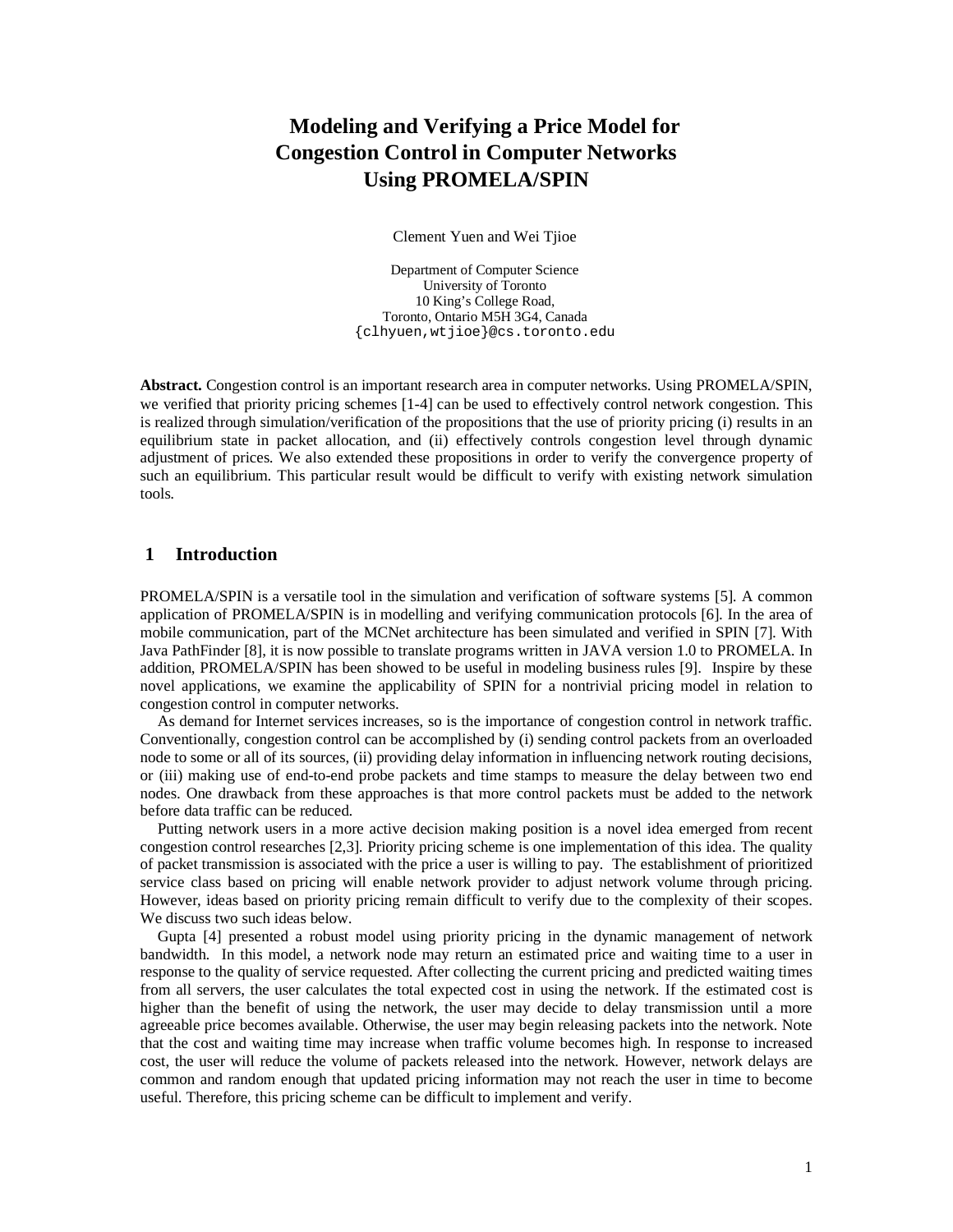Marbach [1] described a simpler model that may become more effective in practice. In this model, each priority transmission level is associated with a "fixed" price (on a fast time-scale). Among this hierarchy of pricing choices, the pricing at two consecutive levels are of great significance. In this paper, we will refer to the higher price as the "premium priority price", and the lower one the "best effort price". When packets are released into the network with premium priority, they are assured to be transmitted successfully. Packets released with best-effort priority will always be associated with a certain non-zero probability of packet drop. All submissions at a price higher than the premium are guaranteed to succeed, while submissions at a price below the best-effort priority are bound to be dropped. Users are expected to dynamically adjust the quantity of packets submitted (on a fast time-scale) to maximize their economic benefits. Marbach's model showed that an equilibrium in packet allocation from network users can be established under priority pricing scheme. This equilibrium can potentially be manipulated to control congestion.

While there are many excellent tools available for network simulation [10-12], they do not provide any verification capability. When a model is introduced, its correctness must be analytically proven before it can be used as the bases for further discussion. Simulation is an alternative to a formal proof when analytical verification becomes too difficult. However, simulation cannot provide as strong an assertion on any important results. In this regard, PROMELA/SPIN is a valuable alternative in asserting properties that may otherwise be difficult to verify.

In this work, we will examine the applicability of PROMELA/SPIN as a simulation-verification tool for nontrivial congestion control models based on Marbach's priority pricing model [1]. Our objective is to examine whether SPIN can be used to provide effective assertion to important properties of the underlying model, and demonstrate the stronger results bring forth through SPIN's unique simulation-verification framework. In particular, we will apply SPIN to simulate exhaustively the correctness of Marbach's priority pricing proposition and provide verification in LTL on its convergence property. Furthermore, we will extend this model with a SPIN simulation to show that allocation equilibrium can be maintained under the dynamic pricing scheme suggested by Gupta [4]. This latter result has not been analytically proven and would be very hard to verifying with existing tools in network simulation. We have chosen SPIN for this work due to its inherent power and flexibility in modeling complex software systems. We would like to examine the possibility of expanding the scope of SPIN for models based on economic or mathematical frameworks.

The remainder of this paper is organized as follows. Section 2 provides an overview of the price model, along with two proposed models for verification of its properties. Section 3 presents the design details and architecture of our models. Section 4 discusses details of simulation and verification in PROMELA/SPIN. Section 5 discusses results and implementation limitations. We conclude this paper in Section 6.

# **2 Overall Design of the Pricing Model**

This section introduces Marbach's priority pricing model with highlights on the pertinent details and terminologies that is fundamental to discussions throughout this paper. Propositions of Marbach's model are then presented. We designed two models with PROMELA/SPIN to verify Marbach's propositions. Model 1 verifies Marbach's proposition that an equilibrium in packet allocation exists. Furthermore, it verifies the convergence of this equilibrium. Model 2 is a natural extension to Model 1. It contains an additional process in manipulating transmission prices. In effect, this process allows us to verify whether congestion control can be achieved by dynamically adjusting priority pricing.

# **2.1 The Mathematical Priority Pricing Model**

A computer network that implements priority pricing is modelled in [1] based on the following framework:

- A discrete-time, single-link bufferless *channel* with a fixed capacity **C**.
- There are *R users* sharing the channel,  $\mathbf{R} = \{1, ..., R\}$ .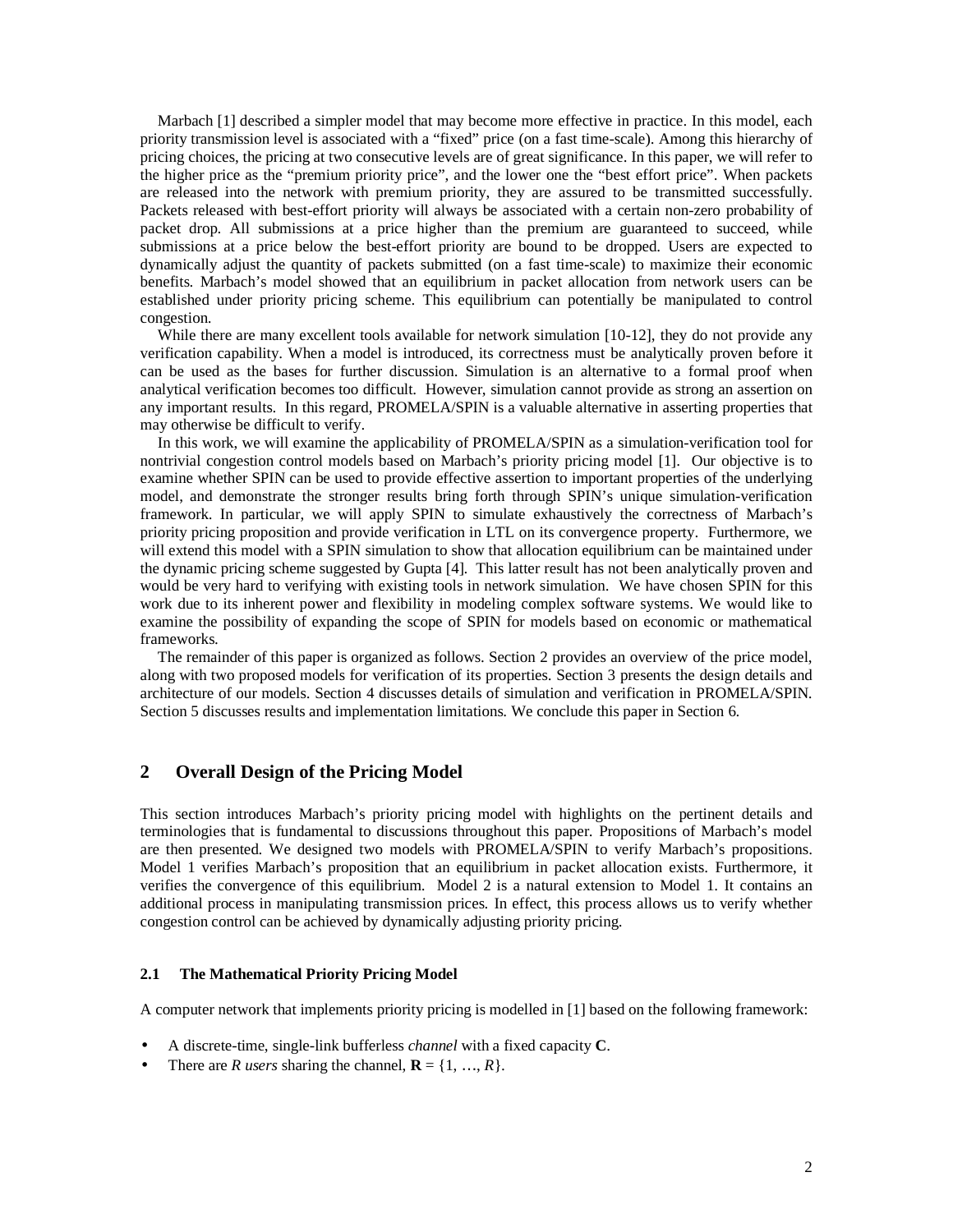- Network services are provided in *N* different *priority classes*,  $N = \{1, ..., N\}$ . Class *i* is at a higher priority than class *j* if  $i > j$ ,  $i, j \in \mathbb{N}$ . Packet traffic of a higher priority class receives preferential treatment over a lower priority class.
- Associated with each user  $r \in \mathbf{R}$  are:
	- allocation quantities denoted by  $d_r(i)$  which are the amount of packets allocated by the user at priority  $i \in \mathbb{N}$  in each time slot; and
	- a private *utility function U<sup>r</sup>* known to the user. A utility function is an economics concept that reflects a user's monetary gain as a result of using the network. It is assumed to be a strictly increasing function of the perceived throughput, denoted by *x<sup>r</sup>* .
- Associated with each priority class  $i \in \mathbb{N}$  are:
	- a *transmission probability*  $P_{\nu}(i)$  defined as

$$
P_{tr}(i) = \begin{cases} 1 & \text{if } C > \sum_{k=i}^{N} d(k) \\ \frac{c - \sum_{k=i+1}^{N} d(k)}{d(i)} & \text{if } \sum_{k=i}^{N} d(k) \ge C > \sum_{k=i+1}^{N} d(k) \\ 0 & \text{otherwise} \end{cases}
$$
(1)

where  $d(i) = \sum_{r} d_r(i)$  is the aggregated allocation of packets over all users at priority *i*. This is the

- probability that packets allocated (submitted) at priority *i* are successfully transmitted; and
- a *price*  $u_i$ . In a priority pricing scheme,  $0 < u_i < u_j$  whenever  $i < j$ ,  $i, j \in \mathbb{N}$ . Submitting packets at a higher priority is more expensive.

It can be seen from the definition of transmission probability (1) that a *best-effort* class  $i_0$  exists such that (a)  $0 < P_{\nu}(i_0) \le 1$ , (b)  $P_{\nu}(i) = 1$  for all  $i > i_0$  and (c)  $P_{\nu}(i) = 0$  for all  $i < i_0$ . In other words, packets in besteffort class are transmitted with a non-zero probability; packets from higher priority classes are guaranteed to be transmitted; packets from lower priority classes are all dropped. In this paper the class  $i_0+1$  is referred to as the *premium* class.  $u_{i_0}$  is referred to as the *best-effort price*, and  $u_{i_0+1}$  the *premium price*.

In a discrete-time formulation, the following interactions take place in every time slot. The network channel provides priority services according to the probability distribution in (1). Network user determines an optimal allocation of packets (i.e.  $d_r(i)$ ) for the next time slot according to the same transmission probabilities. The optimality arises from the fact that the quantity of packets allocated from the network maximizes the net economic gain of the user. In mathematical terms, the determined allocation for user *r* is the solution of the maximization problem  $\max_{d_r(i)\geq 0} U_r(x_r) - \sum_i d_r(i) \cdot u_i$ . Let  $G_r(x_r)$  (the marginal utility

function) be the derivative of  $U_r(x)$ , and  $G_r^{-1}$  its inverse function, then it can be shown analytically that when best-effort cost is lower than premium cost, allocation is optimal with  $d_r(i_0) = \frac{1}{P_{tr}(i_0)} G_r^{-1}(u_{i_0}/P_{tr}(i_0))$ ,  $d_r(i) = 0$  for all  $i \neq i_0$ . This means all packets should be submitted to the besteffort class to perceive the best benefit. When best-effort cost is higher than premium cost, allocation is optimal with  $d_r(i_0 + 1) = G_r^{-1}(u_{i_0+1}), d_r(i) = 0$  for all  $i \neq i_0 + 1$ . This means all packets should be submitted to the premium class to perceive the best benefit. Finally, when best-effort cost equals premium cost, user receives identical benefit from submitting packets to either class. Hence both allocation strategies are optimal. A network user makes use of the above strategy in determine their allocation of packets for the next time slot.

Under this model, Marbach [1] provided an analytically proof for the following two propositions.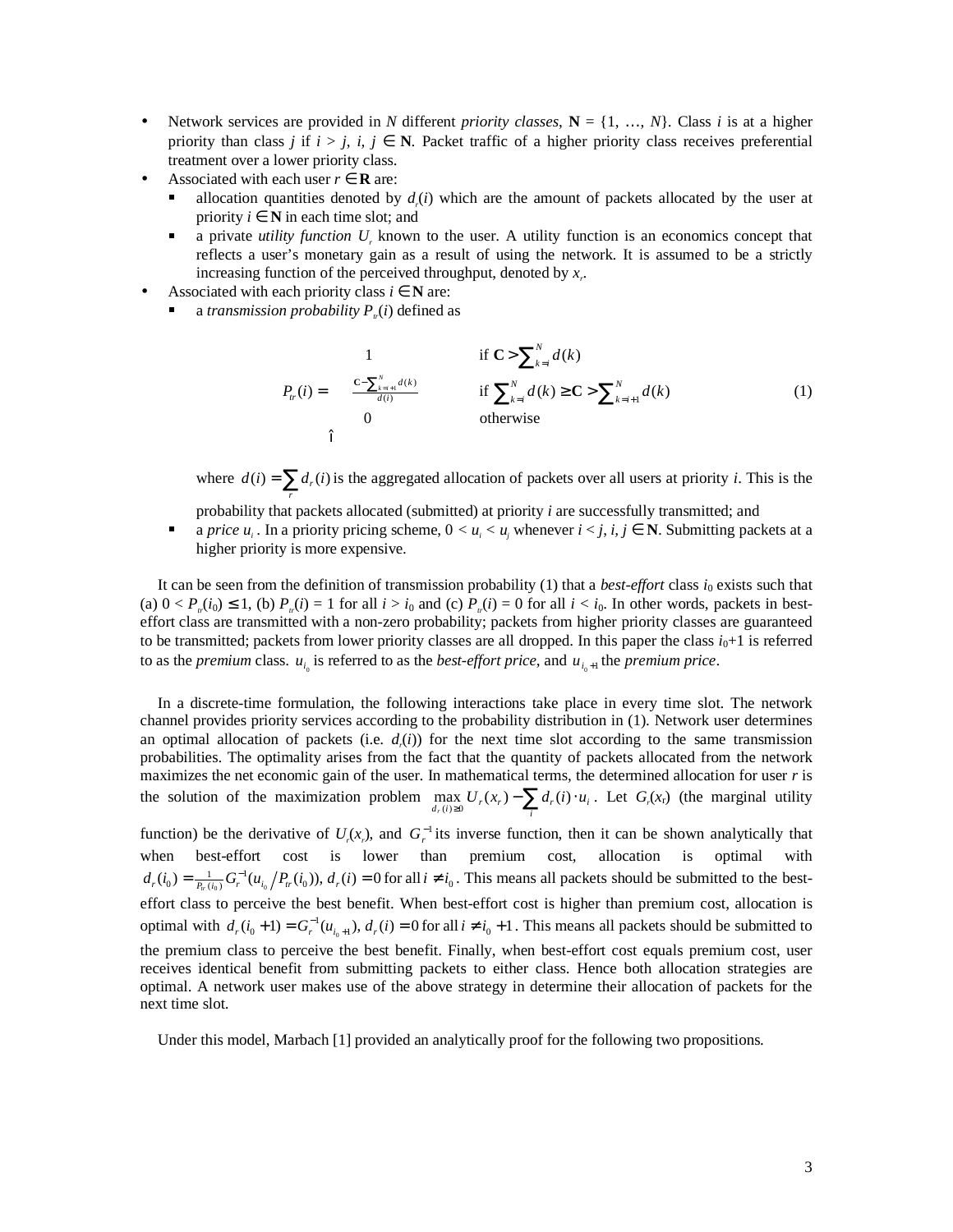# *Propositions:*

- I. Under a fixed pricing scheme, an *equilibrium* condition exists in packet allocations of channel users.
- II. Priority pricing is effective in congestion control.

At equilibrium, each user's allocation maximizes its own net benefit. Therefore, no user has an incentive to change its allocation. Therefore *equilibrium* is defined to be the state where no user allocation will deviate from its current value. In the model, this condition can be realized when all users' allocations remain unchanged between any two consecutive time slots.

Note that congestion level of the network channel can be reflected in the sum (aggregate) of packets allocated by all users. With a fixed transmission capacity, the channel is considered congested when packet submission exceeds its capacity. This in reality will result in packet drops and poor Quality of Service. Congestion control is observed through proposition II.

In order to verify propositions I and II, we formulate the following models in PROMELA/SPIN and show their relationships with Marbach's analytical model [1] in terms of their main components and objective of their propositions.

#### **2.2 Model 1 (Demand Equilibrium Model)**

Model 1 is designed to capture the major ingredients of the mathematical model. It is readily translated into PROMELA and verified in SPIN. It also serves as the basis for Model 2 where congestion control is verified. Model 1 is made up of the following main constituents.

- A channel process with a fixed capacity
- R user processes running in parallel with the channel process (sharing the channel).

A user process can probe the channel for the transmission probabilities on a frequent but fair basis. It derives an optimal allocation of packets for the next time slot using the strategy described in Section 2.1. A channel process computes the transmission probabilities of the network according to (1). This value is made available to all users of the network.

The objective of Model 1 is to examine the validity of proposition I through the simulation and verification framework provided by PROMELA/SPIN. Furthermore, Proposition I is enhanced to a stronger postulation which we now restate as proposition 1.

# *Proposition 1*

Under a fixed pricing scheme, an equilibrium condition in packet allocations of channel users exists and *converges* from some initial allocations.

Since Promela/SPIN only work with discrete values, an equilibrium condition in Model 1 is considered attained when the differences between consecutive allocations of all users are bounded by a small integer. In this model we choose the bound to be 1.

It should be noted in general that convergence properties are difficult to prove analytically. In particular an analytical proof for convergence in proposition 1 has not been given in [1]. However with an automated verification tool such as SPIN, we are able to mechanically verify the correctness of such proposition.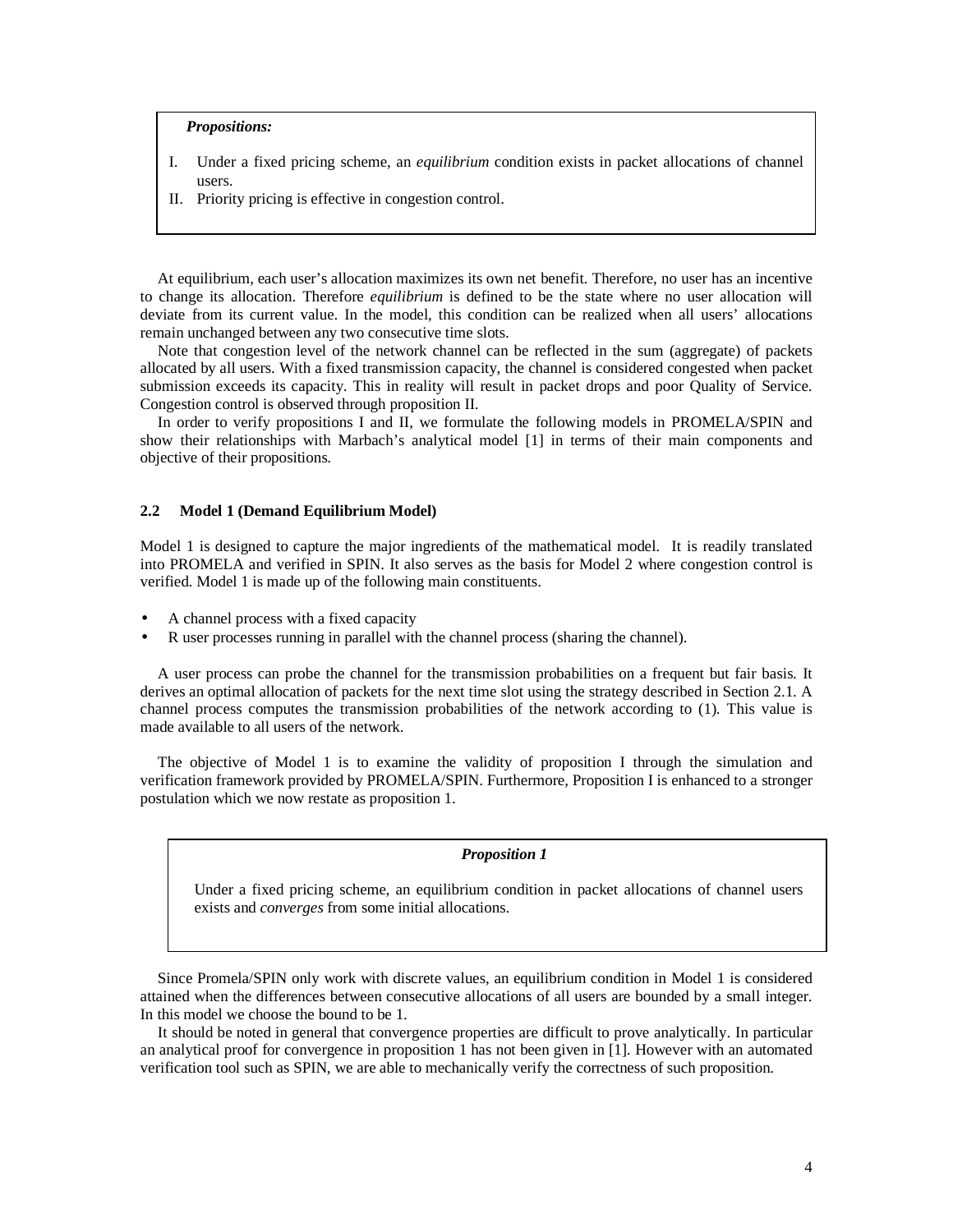#### **2.3 Model 2 (Dynamic Price Adjustment Model)**

In order to explore the effect of dynamic price adjustments and verify proposition 2, we extend Model 1 to Model 2 by adding an administrator process to the system.

The channel and user processes operate and interact in the same manner as in Model 1. The administrator process monitors the aggregated packet allocation at regular intervals and adjusts the besteffort price. In response to a price change, user processes adopt the same allocation strategy as described in Section 2.1 based on the new price given by the administrator.

The objective of Model 2 is to examine the validity of proposition II using PROMELA/SPIN. Proposition II is restated as Proposition 2 to more specifically address the mechanism in which priority pricing controls congestion.

#### *Proposition 2*

Priority pricing can effectively change the aggregated equilibrium level of packet allocation.

# **3 Design and Architecture**

This section describes the requirements, overall architecture, and various components that are important to the models.

The following requirement applies to both Models.

- The time-scale on which simulation is performed should be discrete. Users are expected to closely monitor the level of congestion as reflect by the transmission probability of the network, and react promptly by computing a new quantity of packets to submit for the next time slot.
- The channel process is expected to return up-to-date transmission statistics to its users in an equally timely fashion. As a result, both user and channel processes should proceed on a fast time-scale.
- **Pricing for each priority classes should be maintained at a steady level to allow the system sufficient** time to reaching equilibrium (if exists). Since this falls under the administrator's responsibility, the administrator process should proceed on a slow time-scale.

The main implementation choices applicable to Models 1 and 2 are:

- The channel process should be invoked following every change in user allocation.
- A user process should proceed immediately after each update of the network transmission probabilities.
- In order to guarantee that users submit packets at a constant and deterministic rate, a particular user should be required to wait (block) until all other users have updated their allocations for the next time slot. This mechanism is necessary to enforce strong fairness.

An additional implementation choice for Model 2 is:

 An administrator process should be invoked on occasions and dynamically adjust the best-effort transmission price if the network channel is currently in the state of equilibrium.

The overall architecture of Model 1 contains an environment where both user and the network interact dynamically. The successful operation of Model 1 requires user processes to submit packets to the channel process, and the channel process return the current transmission probability of the network to all users. Figure 1 describes the overall architecture of the environment containing user and channel processes.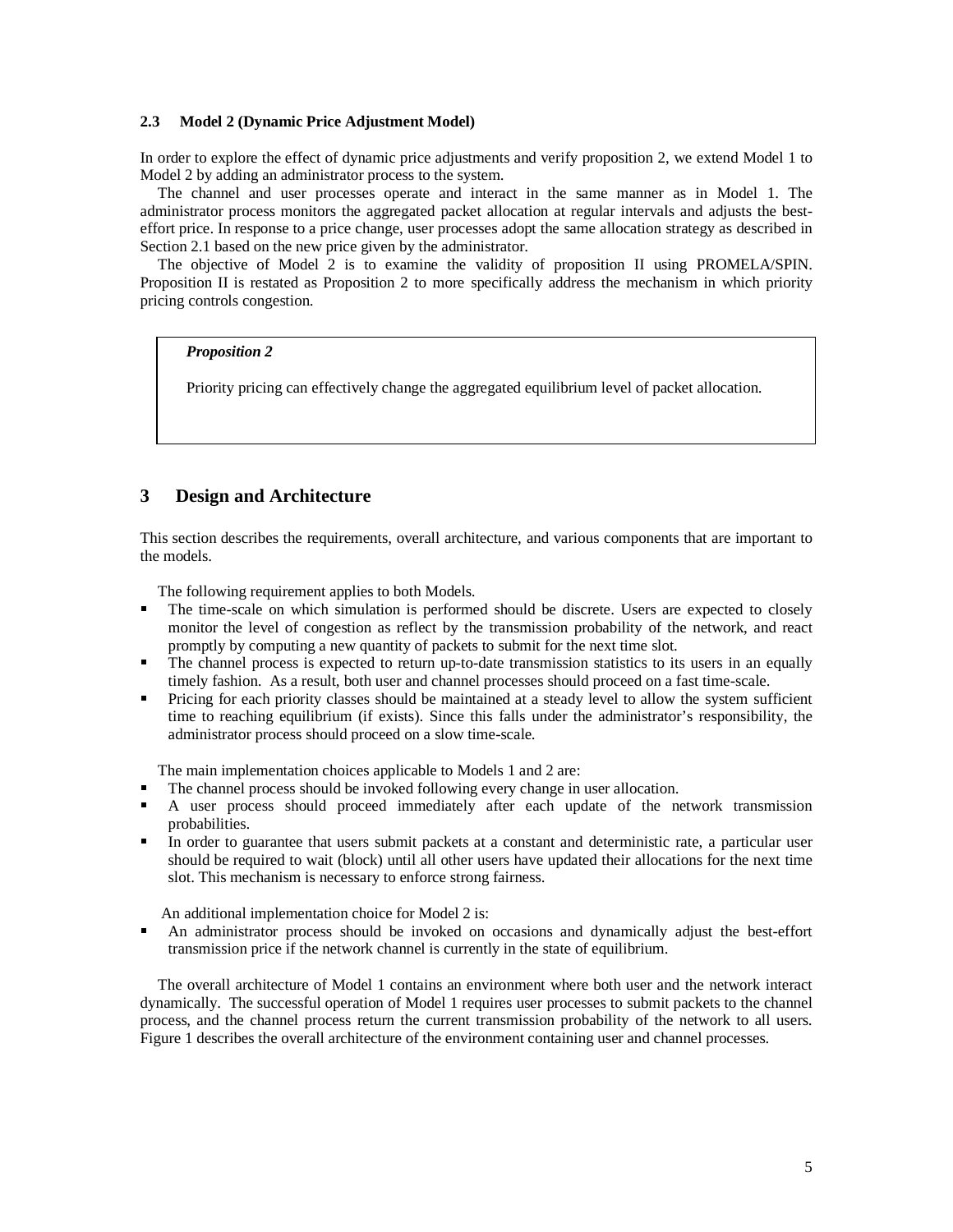

**Fig. 1.** Overview of Model 1 Architecture

The architecture of Model 2 contains a channel, an administrator, and user processes. In this architecture, the network channel communicates dynamically with both users and the administrator. Given the quantity of packets submitted by users, the channel process returns the current transmission probabilities to users. The administrator process communicates current pricing information to users in fixed but larger time intervals. Figure 2 describes the overall architecture of the environment containing user, administrator and the channel processes.



**Fig. 2.** Overview of Model 2 Architecture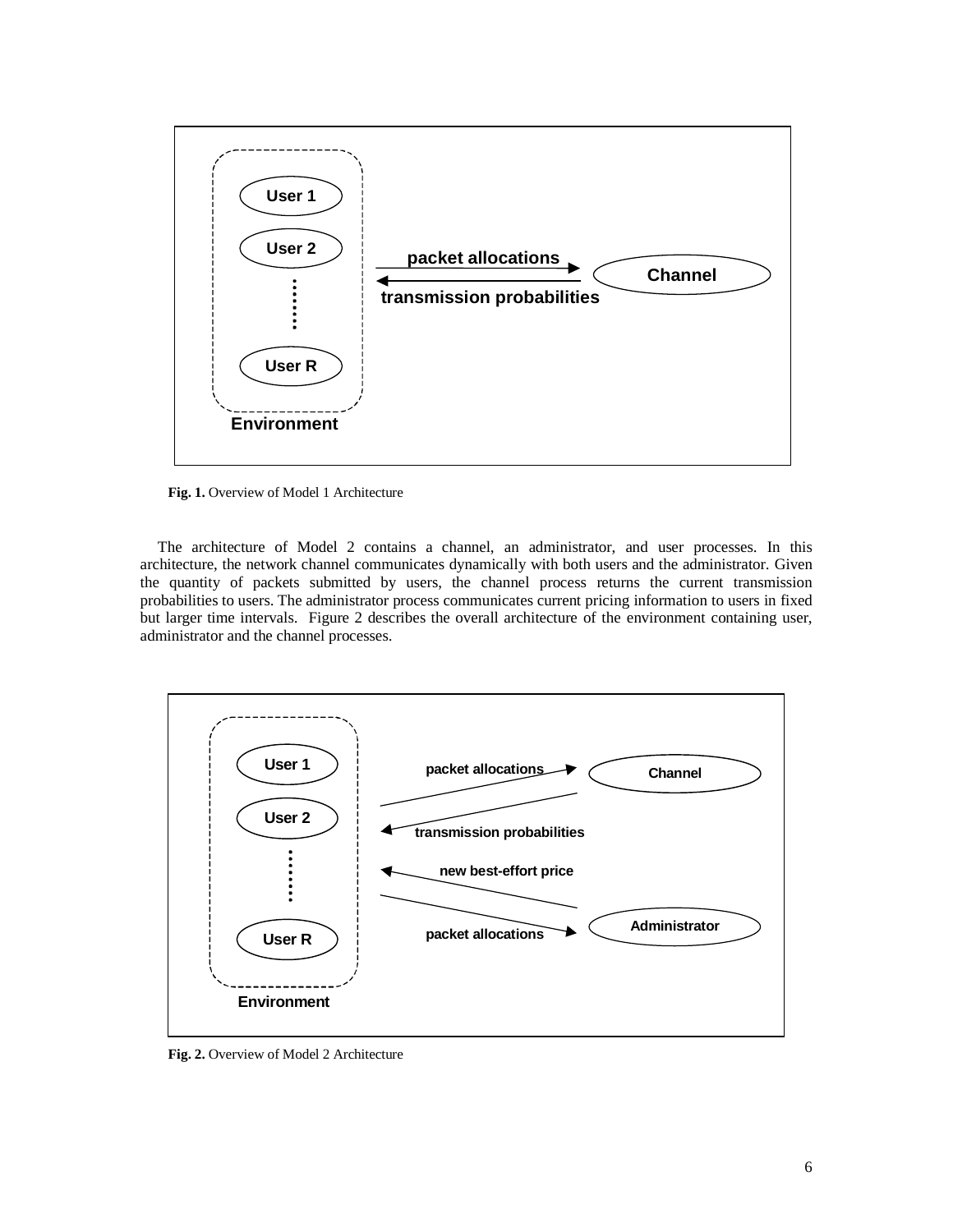Other important parameters in the modeling environment consist of the quantity of packets user submits, the transmission probability of the network channel, and an array of prices each associating with a priority class. The concept of priority pricing is represented as a hierarchy of pricing choices, with higher pricing values associated with increased transmission probability.

The condition in which equilibrium can be detected is also of great importance. It was not clear whether the limitation of PROMELA/SPIN as a discrete-value modeling tool will impact the outcome of simulation. In particular, it is unlikely to observe convergence in packet allocation to one single value for all cases. On the other hand, packet allocation may also diverge. Through experimentation, we found in general that the model did converge to within a very small range. Though the actual behavior depended on scalable parameters such as the number of users. An effective way to verify convergence within a small range is to defined in PROMELA a statement "#define BOUND( $A, B, C$ ) ( $A - B \le C$ ) && ( $A - B \ge C$  $-C$ )". It maintains a previous (B) and current (A) value of interest and compares their distance with the bound (C).

Another area requiring special attention is the representation of rational numbers, or fractions in modeling. It is obvious that fractions such as transmission probabilities cannot be stored in integer variables as they are likely to be truncated. As a result, a fraction data type is devised to store rational numbers as pairs of integers (numerator, denominator). In this way, fraction multiplication can be translated to integer multiplication and division.

The quantity of users in modeling also requires some consideration. In general, modeling larger number of users provide better approximation to reality. When a network is shared by a very small amount of users, the model may not converge to within a reasonably small range. It may oscillate between two distant values. This result is inferred from the non-cooperative game assumption that a large number of users is required to buffer individual impact.

A system effectively modeling channel and user strategies should contain the following.

- A parameter N representing the number of priority classes.
- Parameters associated with each user process:
	- a data structure of allocation quantities, representing packet allocations to each class; and
	- a utility function defined for the user. This should be a simple function with the desired (strictly increasing) property.
- A data structure representing rational transmission probabilities.
- A data structure representing prices associated with priority classes.

# **3.1 Channel and User Strategies (Model 1)**

The channel process should review the transmission probability of a network link in a timely fashion. It coordinates the execution of user processes and continuously remains active throughout the simulation. Since a communication channel usually assumes full capacity when it first becomes available, the transmission probability is initialized to 1. The channel process is also the first to be instantiated. This ensures that a communication infrastructure is available before user processes can possibly interact. The channel process proceeds by computing the available transmission capacity of the network link and determines the sum of total demands from users of the network. If the network capacity exceeds the sum of user demands, then the transmission probability of the network is set to 1. Otherwise, it is equal to available capacity of the link divided by the sum of total user demands. Note that the transmission probability is updated at each process cycle, and stored as a global variable. This arrangement effectively simulates the situation where users of a network can probe the network link for current congestion information.

The user process computes the next allocation of packets according to the current congestion information. The quantity of packet allocation is determined by the benefit each individual user receives from using the network. User benefit can be represented in terms of a utility function  $U_r(x_r) = A_r \sqrt{x_r}$ . This definition satisfies the general requirements that a utility function increases with strictly decreasing marginal value. The scaling constant *A<sup>r</sup>* is assumed to be unique in relation to a user's financial strategy. For simplicity, we assume a homogeneous user population, adopting to the same scaling constant *A<sup>r</sup>* .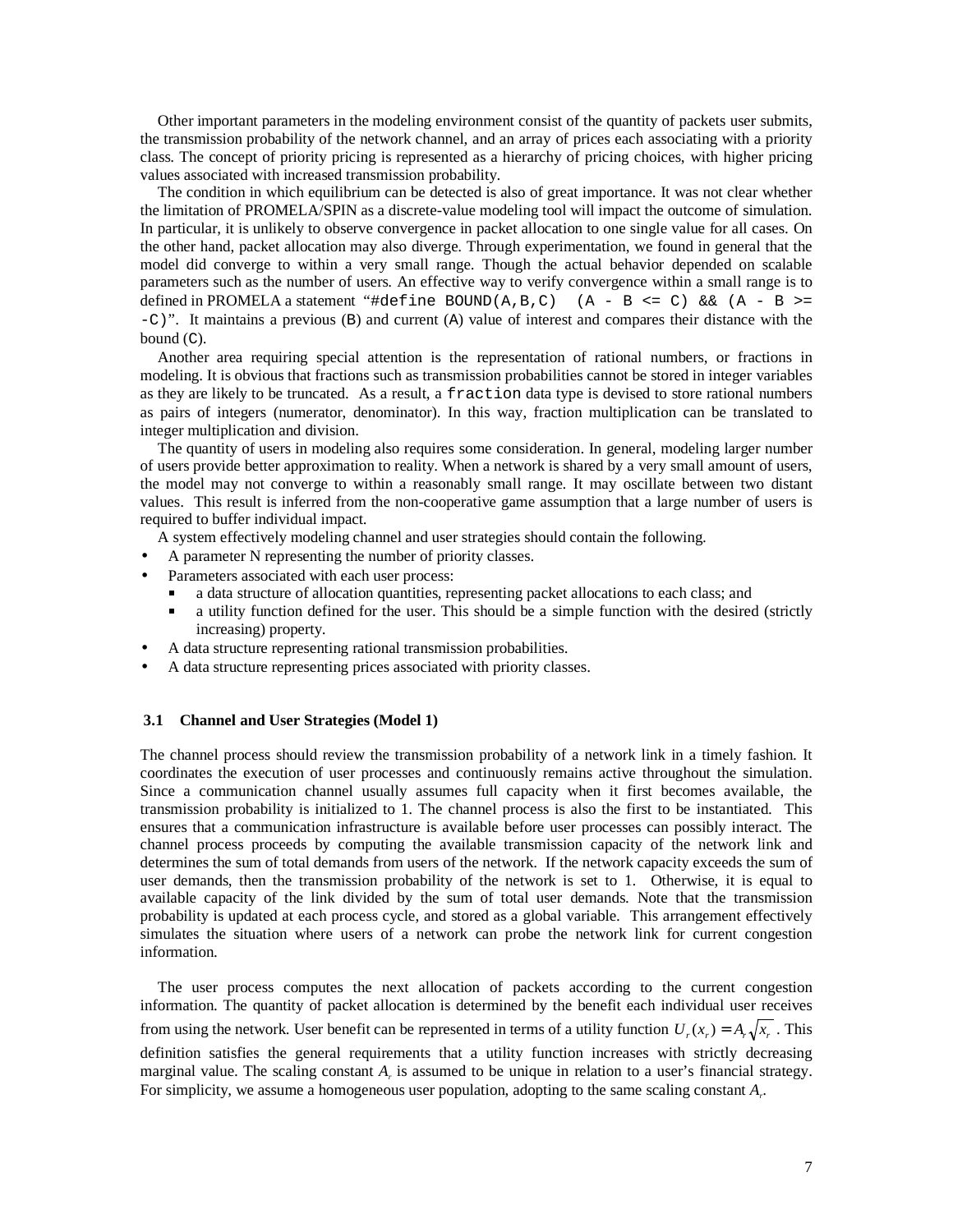In general, user strategy in packet allocation follows the derivation in Section 2.1. A user process is enabled only when transmission probabilities have been update by the channel process. All users in the network are guaranteed a fair chance in allocating transmission resource. In particular, 0 packets are allocated to all low priority classes up to but not including the best-effort class. If the condition  $(u_{best-efjort}/P_{best-efjort} \ge u_{premium}$ ) is true, then user submits  $A^2/4u_{premium}^2$  packets at premium class. When condition  $(u_{best-efjort}/P_{best-efjort} \le u_{premium}$ ) becomes true, user submits  $A^2 P_{best-efjort}/4u_{best-efjort}^2$  packets at best-effort class for transmission. Zero quantity is allotted to all remaining high priority classes. Note that when both conditions 1 and 2 becomes true, the user process nondeterministically selects either class to allot.

#### **3.2 Administrator Process (Model 2)**

The object of administrator process is to introduce pricing perturbations into the system at designated time intervals. It calculates the sum of current user demand and determines if equilibrium has been established. It then asserts whether the total demand and transmission price at equilibrium exhibits an inversely proportional relationship. When equilibrium is asserted, the administrator process nondeterministically picks the new best-effort price from the set {  $u_{_{init}}-1$ ,  $u_{_{init}}$ ,  $u_{_{init}}+1$  } where  $u_{_{init}}$  represents the initial value for the best-effort class. Users are forced to re-calculate their economic benefit under the new price, and adapt a packet allocation that will optimize their benefits in the next process cycle. As a result, the transmission probability of the network is dynamically changed at run time.

# **4 Simulation and Verification**

Simulations and verifications were performed in order to observe convergence in packet allocation, and its stability thereafter. Since Model 1 and 2 were designed to mimic the continuous operation of a network channel, each simulation would not normally terminate. There is really no final state in both Models 1 and 2. Data was therefore collected through simulations of 5 seconds trials. Approximately 1500 data point can be obtained from each trial. Simulation and data collection for both Models 1 and 2 followed the same procedure, however, each simulation was conducted independently of each other. For data analysis, simulation of Model 1 was executed three times, and the averaged data set was taken in the construction of Figure 3. Simulation of Model 2 was performed numerous times, however only data from one trial is shown in Figure 4. Each simulation of Model 2 mimics a self-contained network system, with an administrator arbitrarily adjusting prices. Therefore, there is little coherence between different executions of the model to justify averaging of data.

All simulations and verifications were performed using SPIN Version 3.4.3 on a Sun UltraSPARC server with 4 400MHz processors and 4GB of physical memory.

#### **4.1 Simulation of Channel, User and Administrator Processes**

Table 1 tabulates the simulation of Model 1. It shows the data value from the first 20 cycles of the interaction between the user process and the channel process. In particular, rows 1 to 10 show user packet allocations from the first ten cycles. Rows 11 to 20 show subsequent packet allocations for the same users. At Time 1, User 7 allocates 2500 packets under priority class 1. The total aggregated demand for the entire channel at this time is only 2500 packets. Other users have not yet allotted their submissions. At Time 2, User 0 allotted 2000 packets to the network. The aggregate demand at this instance becomes the sum of allotments of both User 7 and User 0. Before User 3 releases its submission to the network at Time 3, it has computed that submitting at priority class 2 carries more advantage than a lower class. Therefore, a shift in allotment to higher priority classes can be observed in subsequent cycles. After all 10 users have released their submissions to the network, the allocation cycle repeats again. The order in which users release their packets to the network in the new cycle is determined randomly. This feature is important in simulating a working network where the arrivals of packets are commonly considered as random and independent events.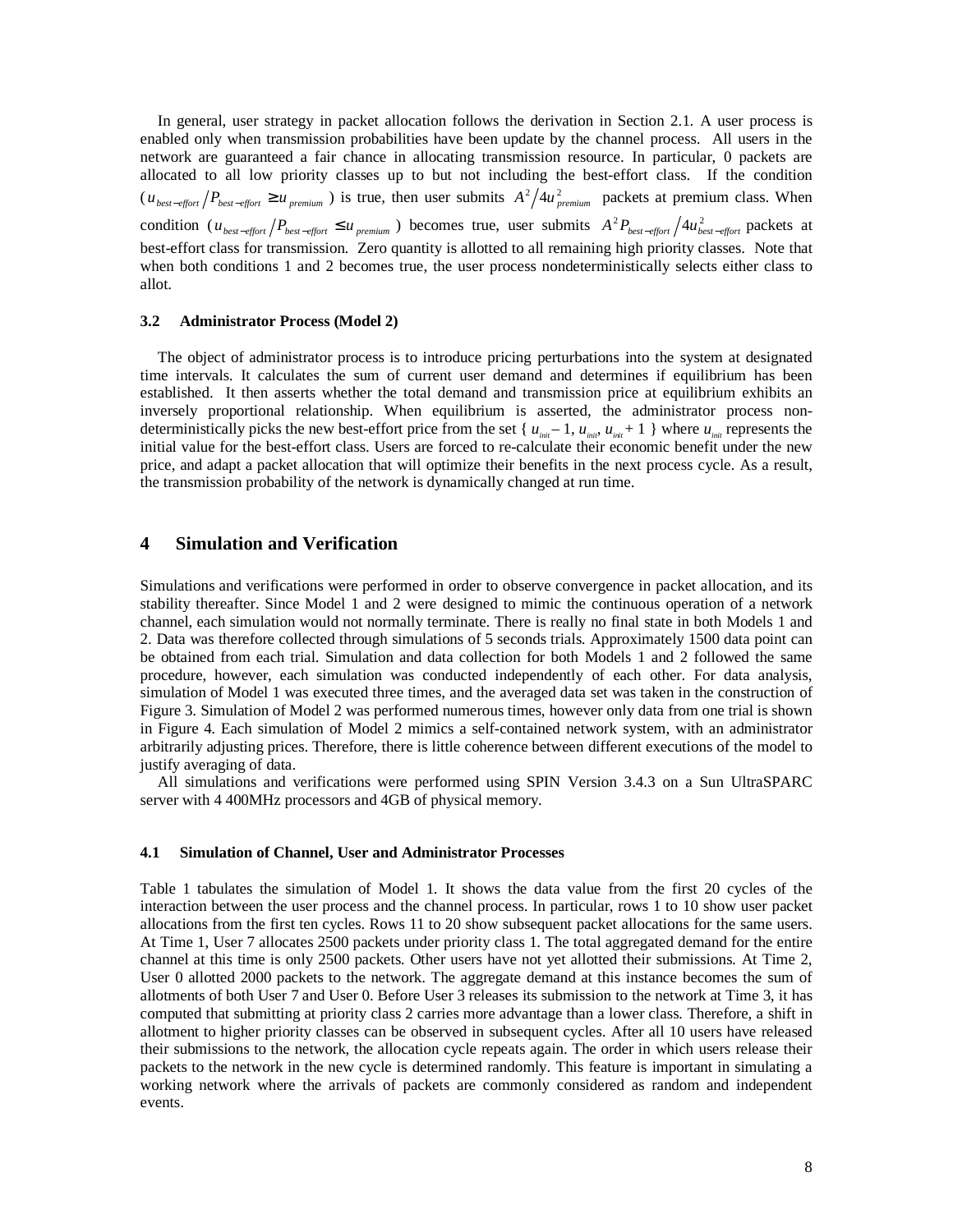The aggregated demand represents the current allocation of all users of the network. For example, at Time 1, User 7 allocates 2500 packets for the first time slot. At Time 13, User 7 updates its allocation to 277 packets. Hence, at Time 13, aggregated demand = aggregated demand + 227 -2500.

|                |                | <b>Priority N</b> |          |             |          |             |                   |
|----------------|----------------|-------------------|----------|-------------|----------|-------------|-------------------|
| Time           | User           | 1                 | 2        | 3           | 4        | 5           | Aggregated Demand |
|                | 7              | 2500              | 0        | 0           | $\Omega$ | 0           | 2500              |
| $\overline{2}$ | 0              | 2000              | 0        | 0           | $\Omega$ | $\mathbf 0$ | 4500              |
| 3              | 4              | 0                 | 625      | $\mathbf 0$ | $\Omega$ | $\mathbf 0$ | 5125              |
| 4              | 9              | 0                 | 625      | $\mathbf 0$ | 0        | 0           | 5750              |
| 5              | $\overline{2}$ | 0                 | 625      | $\mathbf 0$ | 0        | 0           | 6375              |
| 6              | 1              | 0                 | 625      | 0           | $\Omega$ | 0           | 7000              |
| 7              | 5              | 0                 | 500      | $\mathbf 0$ | 0        | 0           | 7500              |
| 8              | 6              | 0                 | 416      | $\Omega$    | 0        | $\mathbf 0$ | 7916              |
| 9              | 8              | $\Omega$          | 0        | 277         | 0        | $\mathbf 0$ | 8193              |
| 10             | 3              | 0                 | 0        | 277         | 0        | 0           | 8470              |
| 11             | 9              | 0                 | 0        | 277         | 0        | $\mathbf 0$ | 8122              |
| 12             | 8              | $\Omega$          | 0        | 277         | 0        | 0           | 8122              |
| 13             | 7              | 0                 | 0        | 277         | 0        | 0           | 5899              |
| 14             | $\overline{2}$ | $\Omega$          | $\Omega$ | 277         | 0        | $\mathbf 0$ | 5551              |
| 15             | 1              | $\Omega$          | 0        | 277         | 0        | 0           | 5203              |
| 16             | 3              | 0                 | 0        | 277         | 0        | 0           | 5203              |
| 17             | 5              | $\Omega$          | $\Omega$ | 277         | $\Omega$ | 0           | 4980              |
| 18             | 0              | $\Omega$          | 0        | 277         | 0        | 0           | 3257              |
| 19             | 6              | 0                 | 0        | 250         | 0        | 0           | 3091              |
| 20             | 4              | 0                 | 0        | 225         | 0        | $\mathbf 0$ | 2691              |

Table 1. Aggregated User Demand

The average aggregated demand in total packets allocation is illustrated in Figure 3.



**Fig. 3.** Equilibrium in Pricing Model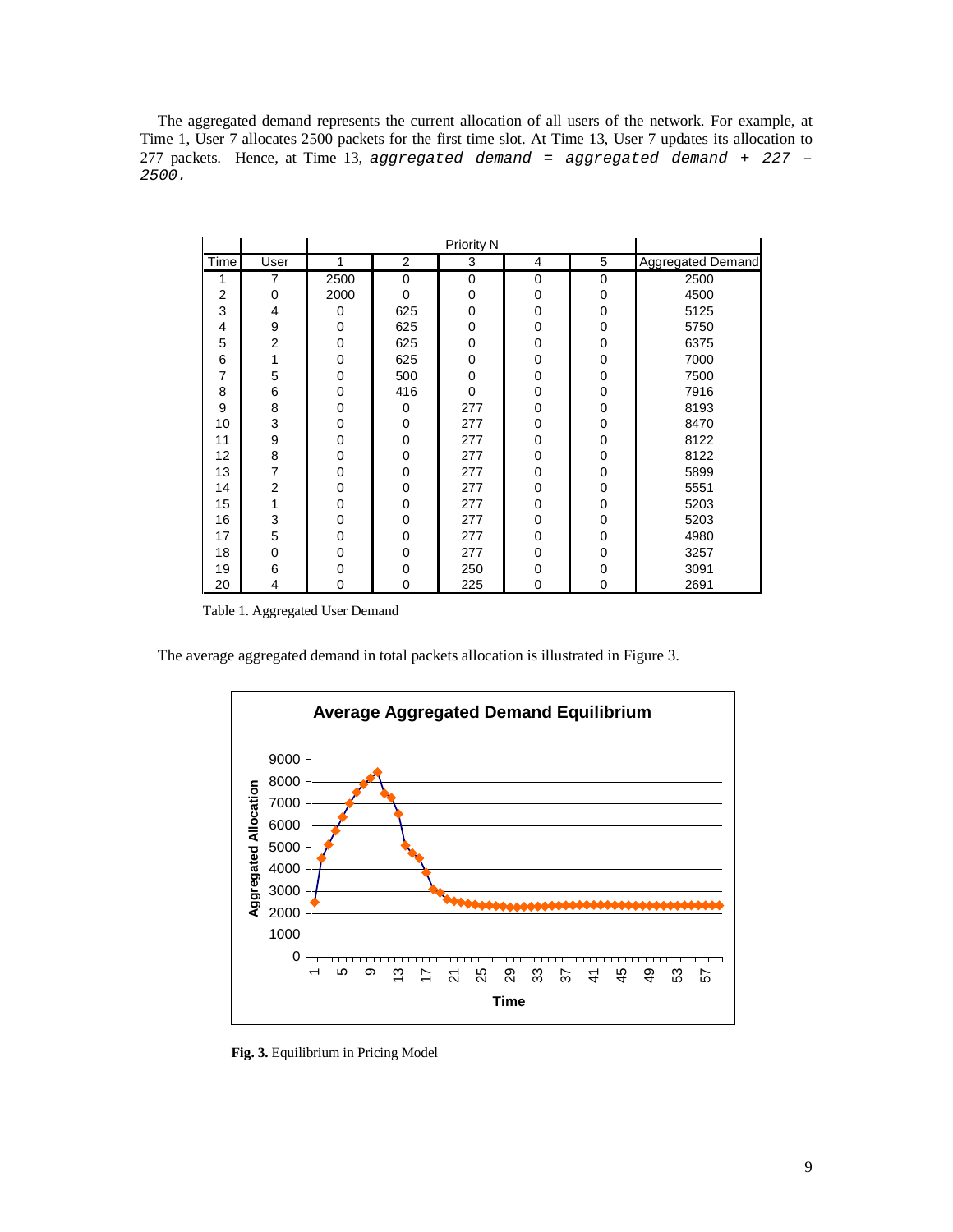In Figure 3, the aggregated allocation (demand) from all network users is presented on a fast time-scale. The data was averaged over three simulation runs. Before network becomes saturated, all users upload as many packets as desired under the assumption that transmission probability equals one. Guided by the solution of their benefit function, users realize that submitting as desired is not economically optimal. Total demand from users therefore begins to shift towards a value that would optimize everyone's benefit function. It reaches a plateau around iteration (time) 20 and remains relatively unchanged thereafter. This remarkable result indicates that the system has reached an equilibrium condition in packets allocation. Each user, in optimizing it's own economic benefit, participated in a non-cooperative game with the outcome of effectively drifting the network traffic to a steady level. This essentially supports Proposition I that an equilibrium is indeed possible under priority pricing scheme.

To simulate Model 2, an administrator process is added. Data values between every price change follow the trend observed in the simulation of Model 1. Model 2 can be considered as a sequence of Model 1 simulation, each with a different best-effort price maintained by the network administrator. Figure 4 illustrates the simulation of Model 2.



**Fig. 4.** Aggregated Equilibrium

The upper curve in Figure 4 represents the current best-effort price determined by the network administrator. The lower curve is the aggregated allocation for all users in the network along simulation time. To illustrate the effect of dynamic price adjustment, we can focus on the data segment between Time 100 and Time 200. The best-effort price at Time 100 starts with a dollar value 5. The aggregated allocation stabilizes to an equilibrium of about 2800 packet units at Time 114 and remains stable at this level. Note that the network capacity is only 2000 packet units. The probability of transmission is clearly below 1 at the current best-effort price. Seeing that network traffic is maintained at a steady level, the administrator process increases the best-effort price to 7. Facing a new higher cost in using the network, users begin to reduce the amount of packet allocation, resulting in a downward incline observed in the aggregated allocation curve. This phenomenon continues to Time 148, where the total allocation drops to 1975 packet units, which is below the total link capacity. As a result, a transmission probability of 1 is returned to the next user. This user allocates as many packets as desired under the false assumption that transmission for all packets submitted would be successful. Subsequent computations of the benefit function remind users that network bandwidth is not as abundant as anticipated. Each user then reduces its allocation to maximize the economical benefit under the new price. As a result, a new equilibrium at a lower aggregated allocation level is observed.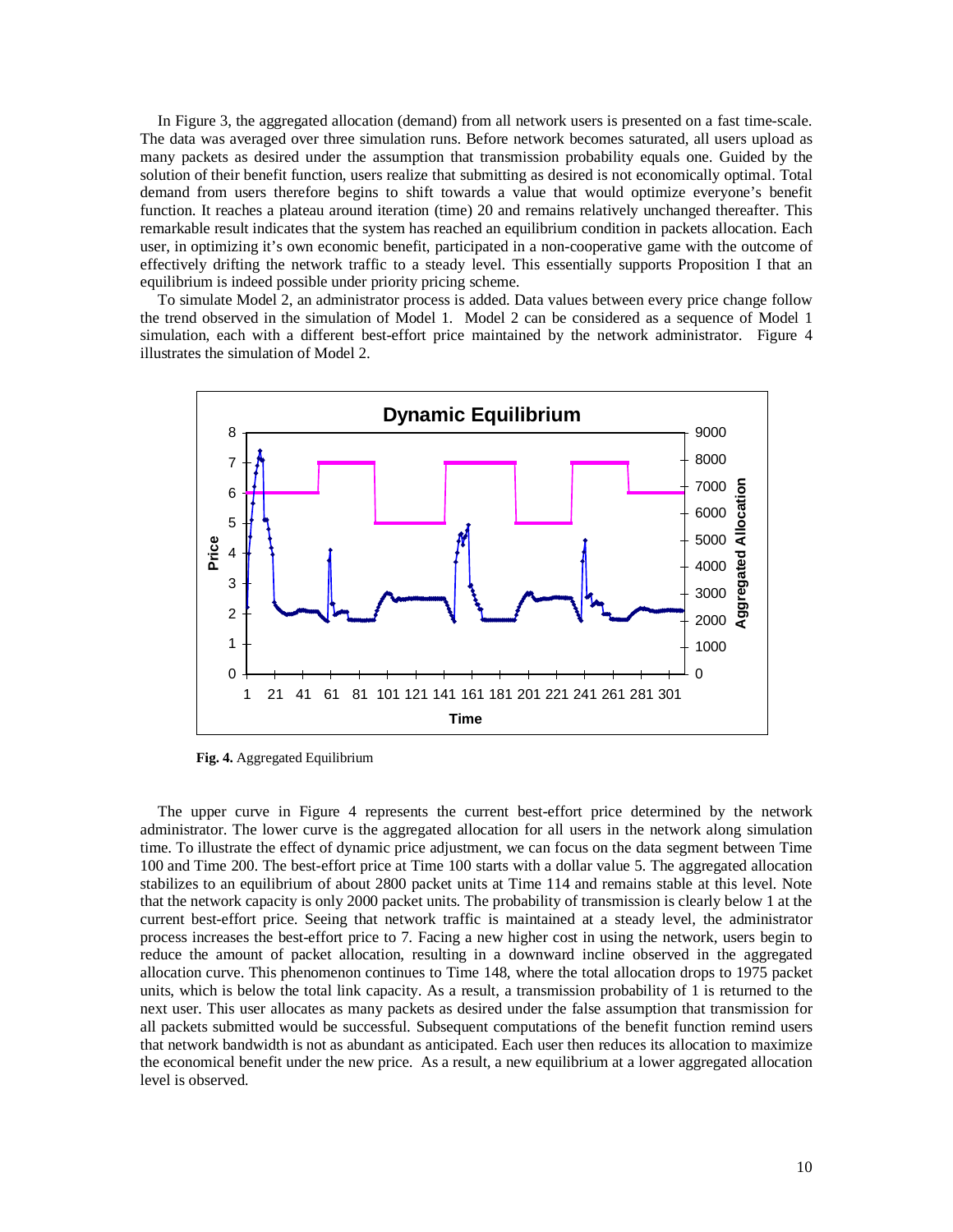#### **4.2 Verification of Convergence to Equilibrium (Proposition 1)**

To verify that an equilibrium exists and converges, we formulate Proposition 1 as an LTL property and search for an acceptance cycle for the corresponding Büchi automata. Model 1 essentially describes the interleaving executions of the channel and user processes. The presence of an equilibrium entails the model's stability. It was for this reason that we opted to leave out the administrator process in this scenario so that the temporal nature of convergence could be verified.

We have formulated the following LTL property to specify this proposition for one user and submitted to SPIN:

$$
\Diamond \Box (curr\_cl = prev\_cl) \land (d_0(curr\_cl) - d_0(prev\_cl) \le 1) \land (d_0(curr\_cl) - d_0(prev\_cl) \ge -1)
$$

This property indicates that "eventually user 0 will allocate its packets to a single priority class and that allocation will remain constant. Alternatively, user 0 has reached an equilibrium in its packet allocation". For R number of users in the network, there will be R such LTL properties one for each user. Due to homogeneity, we can anticipate consistent results from all users. Note that the LTL "always" operator (•) in the above verifies the existence of equilibrium in packet allocation while the LTL "eventually" operator (•) verifies the convergence of such equilibrium.

We configured SPIN to use the maximum amount of available memory, 4096MB, and allowed a search depth of 30,000,000. We also adopted 26-bit bit-state hashing in our verification. A typical run resulted in a 668-byte state vector, with 3.87348  $\times$  10<sup>7</sup> states and 8.25047  $\times$  10<sup>7</sup> transitions. In general verification of proposition 1 lasts for four hours with the given maximum search depth.

### **4.3 Verification of Dynamic Pricing Adjustment**

With the addition of an administrator process, Proposition 2 can be verified by means of an assertion statement embedded into the PROMELA code. To verify this proposition, the administrator process is introduced to perform pricing adjustments on the best-effort class. Specifically we would like to derive and verify an inverse relationship between price and allocation at equilibrium. The following assert statement is embedded into the administrator process where equilibrium is detected:

$$
\texttt{assert}(\texttt{BOUND}(d_{\textit{all}}(\textit{curr\_cl}) \texttt{* Price}(\textit{curr\_cl}), K, 20));
$$

This statement asserts that "the product of total demand (allocation) and price of the current allocated class of any user is equal to K"

We configured SPIN to use the same resources as in the case of proposition 1. A typical run resulted in a 692-byte state vector, with 3.93016  $\times$  10<sup>7</sup> states and 8.03291  $\times$  10<sup>7</sup> transitions. In general verification of proposition 2 lasts for two and a half hours with the given maximum search depth.

# **5 Discussion**

This section briefly discusses the role of PROMELA/SPIN in reaching the objectives of Models 1 and 2. It also discusses some limitations we have experienced during the course of design and simulation.

# **5.1 Contribution of PROMELA/SPIN in Model 1**

Model 1 was constructed based on the mathematical framework of Marbach's Model [1]. It is distinguished from Marbach's model with the verification that convergence in packet allocation is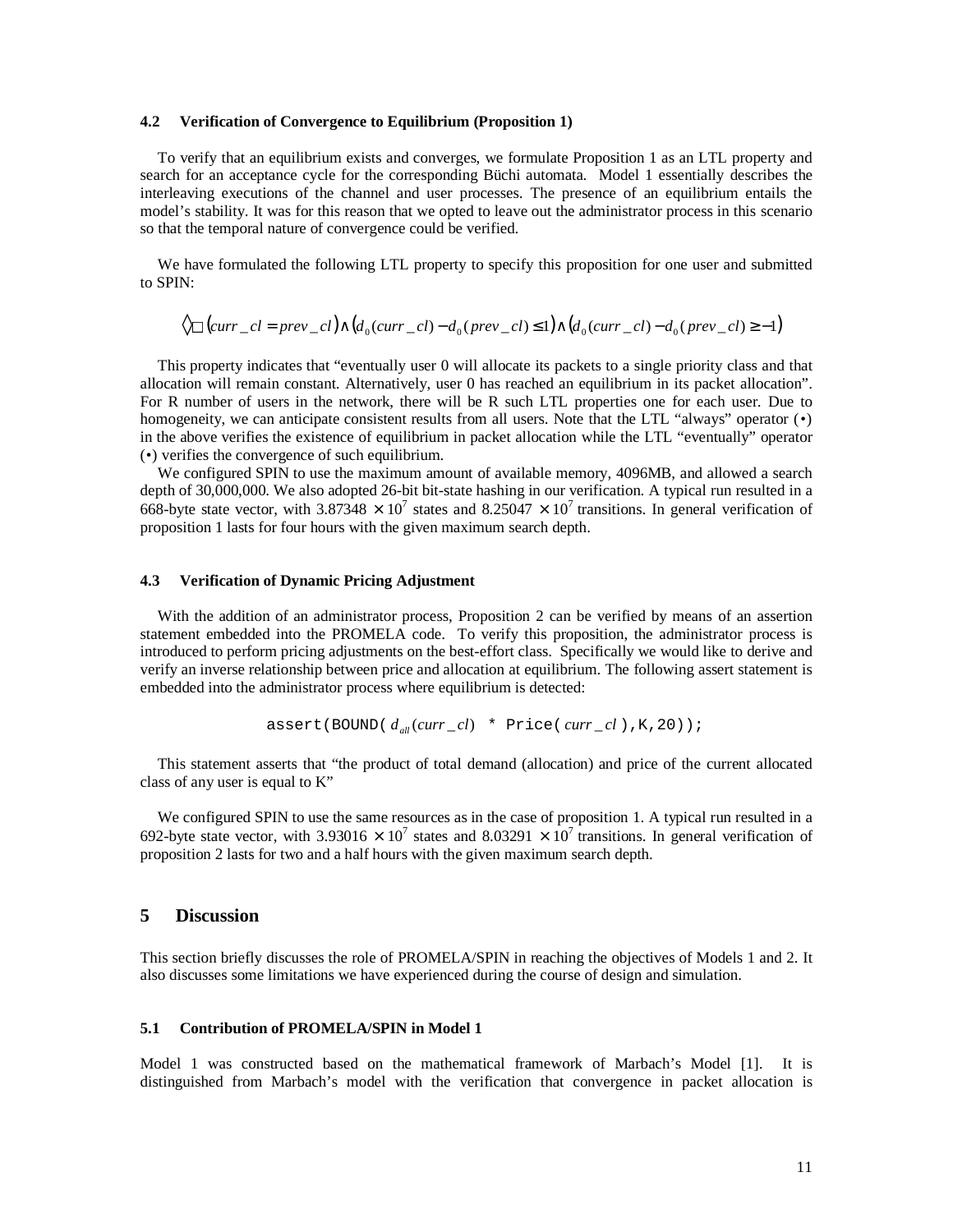attainable. This provision considerably strengthens the result of equilibrium and provides the foundation for simulation and verification of congestion control in Model 2.

### **5.2 Contribution of PROMELA/SPIN in Model 2**

With the addition of an administrator process, PROMELA/SPIN provide an important mean to simulate runtime dynamic price adjustment in the priority pricing scheme. Model 2 distinguishes itself from earlier work on dynamic price adjustment [4] in two important ways. Using the simulation-verification capability provided by PROMELA/SPIN and the results obtained from Model 1, each inter-price-change segment in Figure 4 can be considered as an independent simulation similar to Model 1. Therefore, the existence of an equilibrium for each segment and its convergence can be formally verified. In addition, data collected from the simulation of Model 2 also indicates an inverse proportionality between price and total packets allotted to network users. As illustrated in Figure 4, when price is high, the aggregated demand rests on a lower volume in equilibrium. This results obtained from PROMELA/SPIN is arguably stronger than similar results based on simulation alone. Further investigation and verification of this inverse price-volume relationship can be readily supported by PROMELA/SPIN. In this regard, congestion control studies based on priority pricing modelling using PROMELA/SPIN clearly presents a unique advantage over other simulation tools.

### **5.3 Limitations**

In Model II we have performed verifications using only one set of initial conditions, namely all user processes begin with a zero allocation to all priority classes. Given another set of initial allocations, it would be desirable to observe an identical equilibrium condition. The ultimate goal is to verify the more general case where proposition 1 and 2 remain affirmative for all sets of initial conditions. Little evidence is observed where PROMELA/SPIN would be limited in verifying the general case. However, it may not be feasible to formulate each user process in LTL. In spite of this, the simulation and verification framework provided by PROMELA/SPIN is still stronger than using simulation alone with the currently available network tools.

We have compared the applicability between SPIN versus SMV in modeling priority pricing. In SMV, it is possible to model all users updating packets allocation in one single time slot. When modeling in SPIN, we are forced to simulate the interaction between user and the network asynchronously. In each time slot, only one user process operates. In this regard, SMV's capability to model synchronous system seems to make it a more logical choice. After experimenting with both automated verification tools, we have chosen PROMELA/SPIN for PROMELA's expressiveness and SPIN's verification capability. We are especially impressed with the rich language constructs and programming flexibility provided by PROMELA.

### **6 Conclusion**

Throughout this work, we have been impressed with the expressiveness of PROMELA and interpretative strength of SPIN as a simulation-verification tool. We have been equally impressed with the strength of automated verification tools in general in providing modeling and verifying capability to complicated scenarios. By following the assumptions made [1], we successfully developed three process types in SPIN, interacting with one another asynchronously in simulation of a network link in action. Not only have we verified in SPIN that the postulated equilibrium indeed existed, we have shown in Model 1 that convergence to equilibrium can be achieved. Furthermore, we demonstrated in Model 2 the unique result that effective congestion control can be achieved through dynamic price adjustment. The choice of using PROMELA/SPIN for this work had arisen through necessity. The strength of combined simulation and verification framework provided by PROMELA/SPIN would be difficult to replicate using another tool.